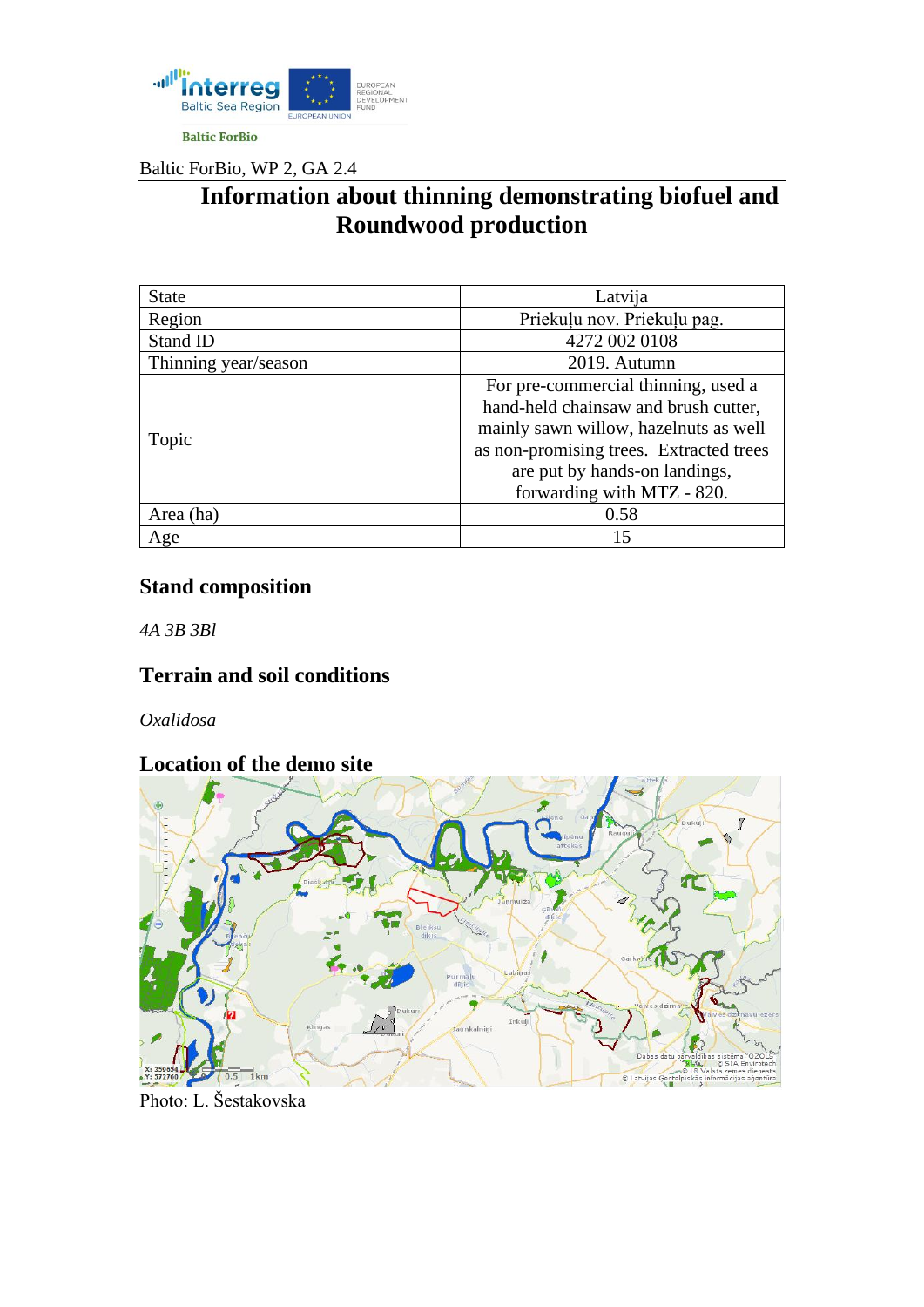

Photo: Google Maps

## *Stand characteristic before thinning*

| Average DBH (cm)                       |       |
|----------------------------------------|-------|
| Average height (m)                     |       |
| Number of trees (trees per $ha^{-1}$ ) | 2.590 |
| Standing volume $(m^3/ha^{-1})$        |       |



Photo: L. Šestakovska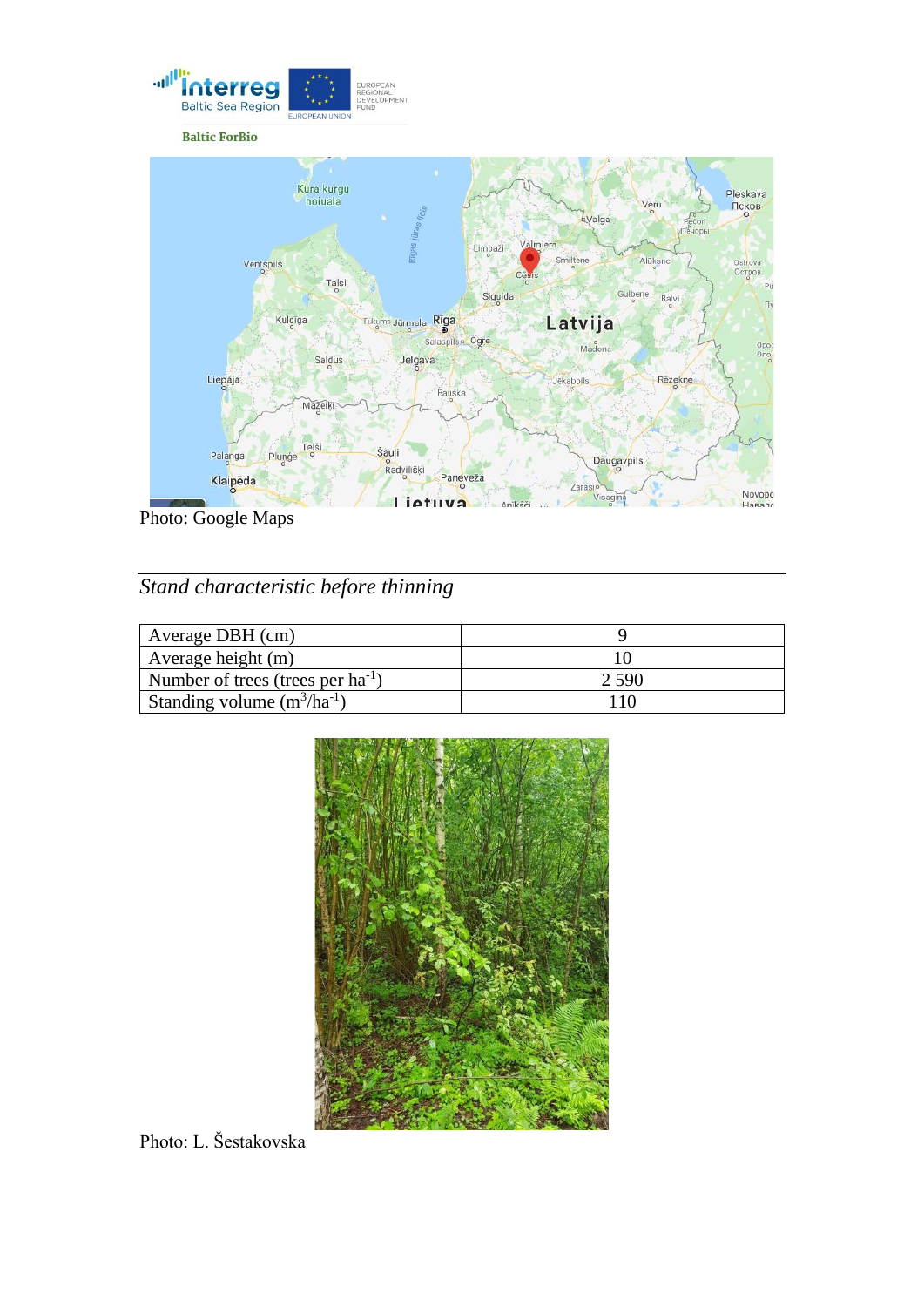

### **Stand management targets**

*They are reducing the number of trees of the dominant species or competing trees by at least 500 trees per hectare and, in addition to income, thinning to leave future promising trees.* 

*No forestry interactions have been done before. Early thinning improves the situation and the quality of trees, as well as to make the first profit.*

*Stand characteristic after thinning*

| Average DBH (cm)                       |       |
|----------------------------------------|-------|
| Average height (m)                     |       |
| Number of trees (trees per $ha^{-1}$ ) | 2 000 |
| Standing volume $(m^3/ha^{-1})$        | 49    |



Photo: L. Šestakovska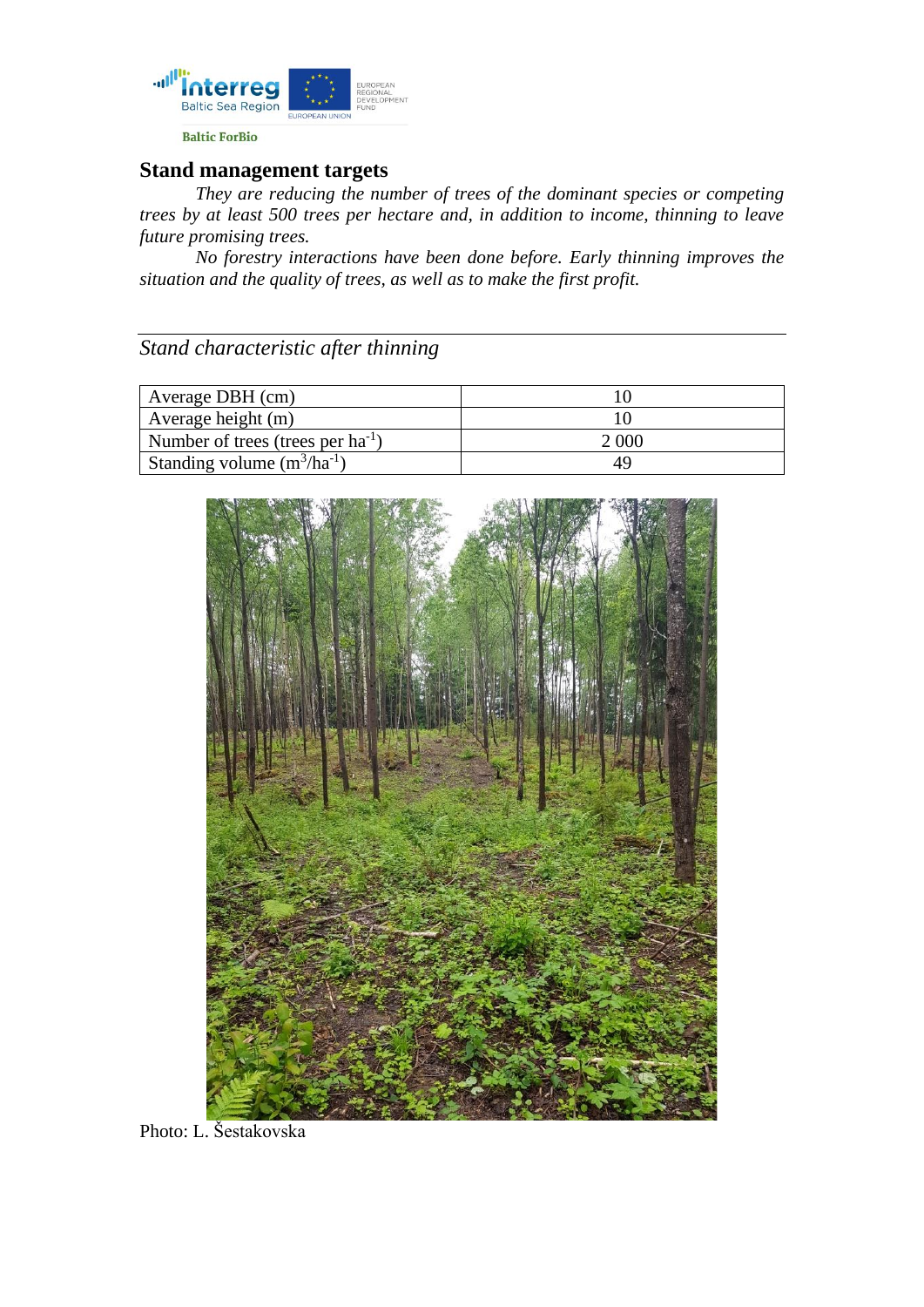

#### **Mechanical damages due to thinning**

After thinning, there are not any extensive damages. The forwarding process happened in the autumn period. In wet places, harvesting residues are covered in technologic corridors. The roots of the trees are not damaged.

#### **Applied work method in thinning**

Pre-commercial thinning is done with a hand-held chainsaw, brush cutter, such a technique is the most optimal option, as it causes less damage to the remaining trees and is the most economically advantageous. Extracted trees are stacked in loadings, brought to the road for chipping.

#### **Technical units:**

Forwarding is done using *MTZ - 820 Technical specification:* 

> Load capacity: 2 730 kg Power: 80 zs Length: 4 120 mm Height: 2 800 mm Width: 1 970 mm



Photo: [www.mtz-serviss.lv](https://www.mtz-serviss.lv/lv/products/98)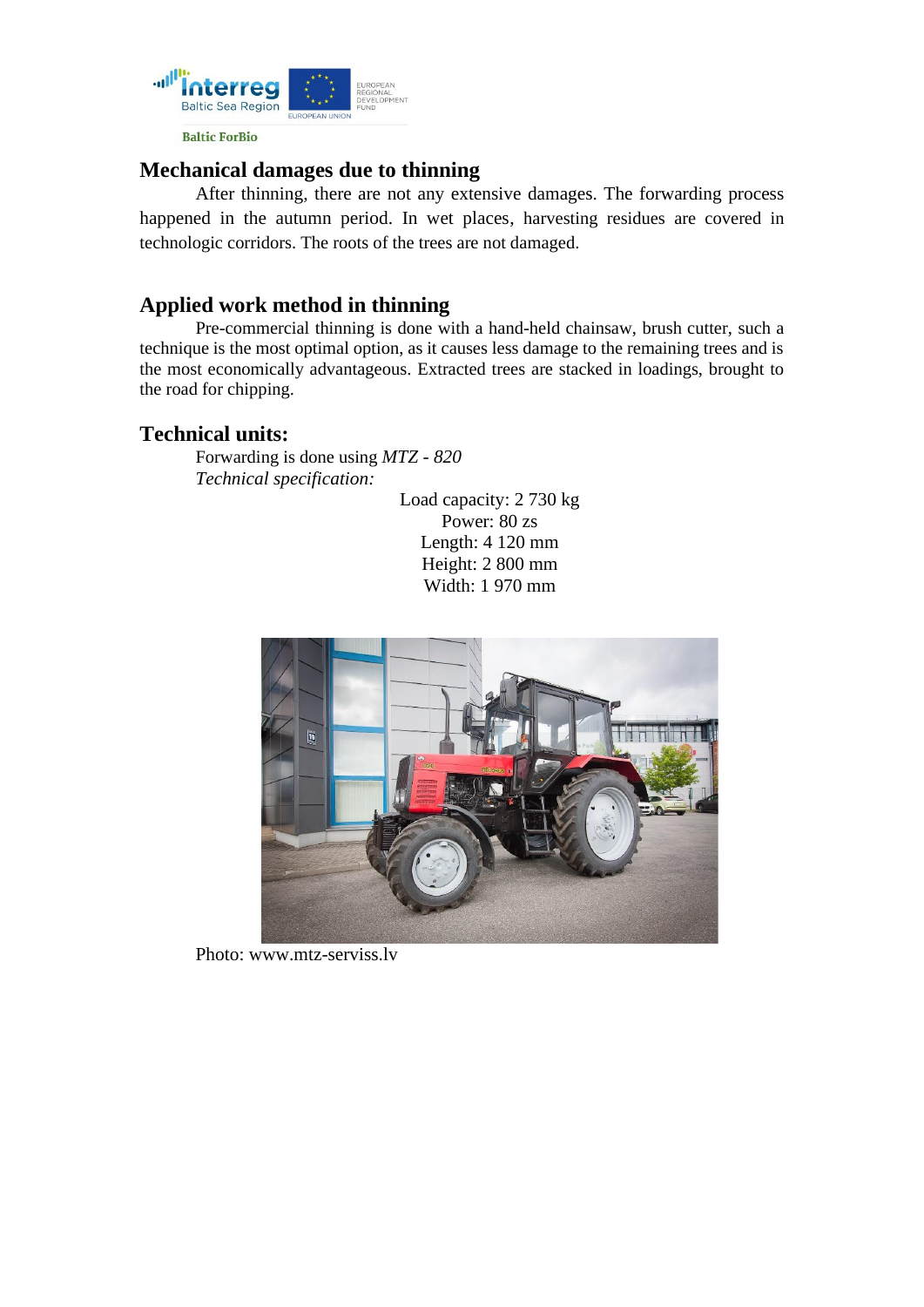



Photo: L. Šestakovska



Photo: L. Šestakovska